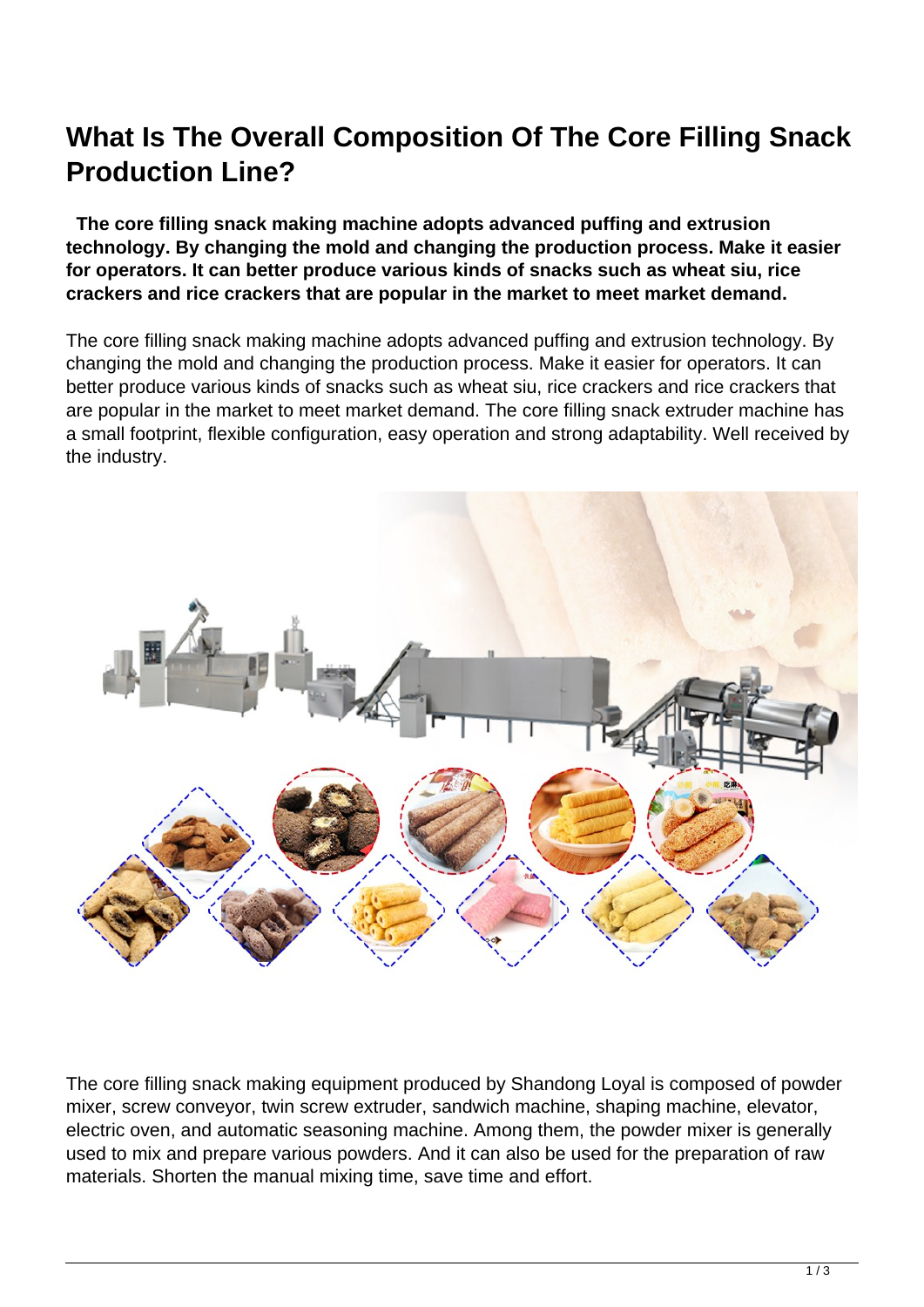

Screw conveyor is used to transport raw materials. Our company's screw conveyors are stable, cold and heat resistant, and have a long service life. Twin-screw extruders are widely used and have high precision. The products produced are of high quality, simple equipment operation and reliable performance.

The automatic core filling snack making procession line is mainly used to fill the product with compound sandwiches such as chocolate. Make the product more unique in taste. It is more adaptable to popular tastes. The shaping machine is mainly to shape the product. According to the market demand, the products are shaped to adapt to the market shape and size. The performance of the hoist and the screw conveyor are basically the same, and they are both used to convey products.